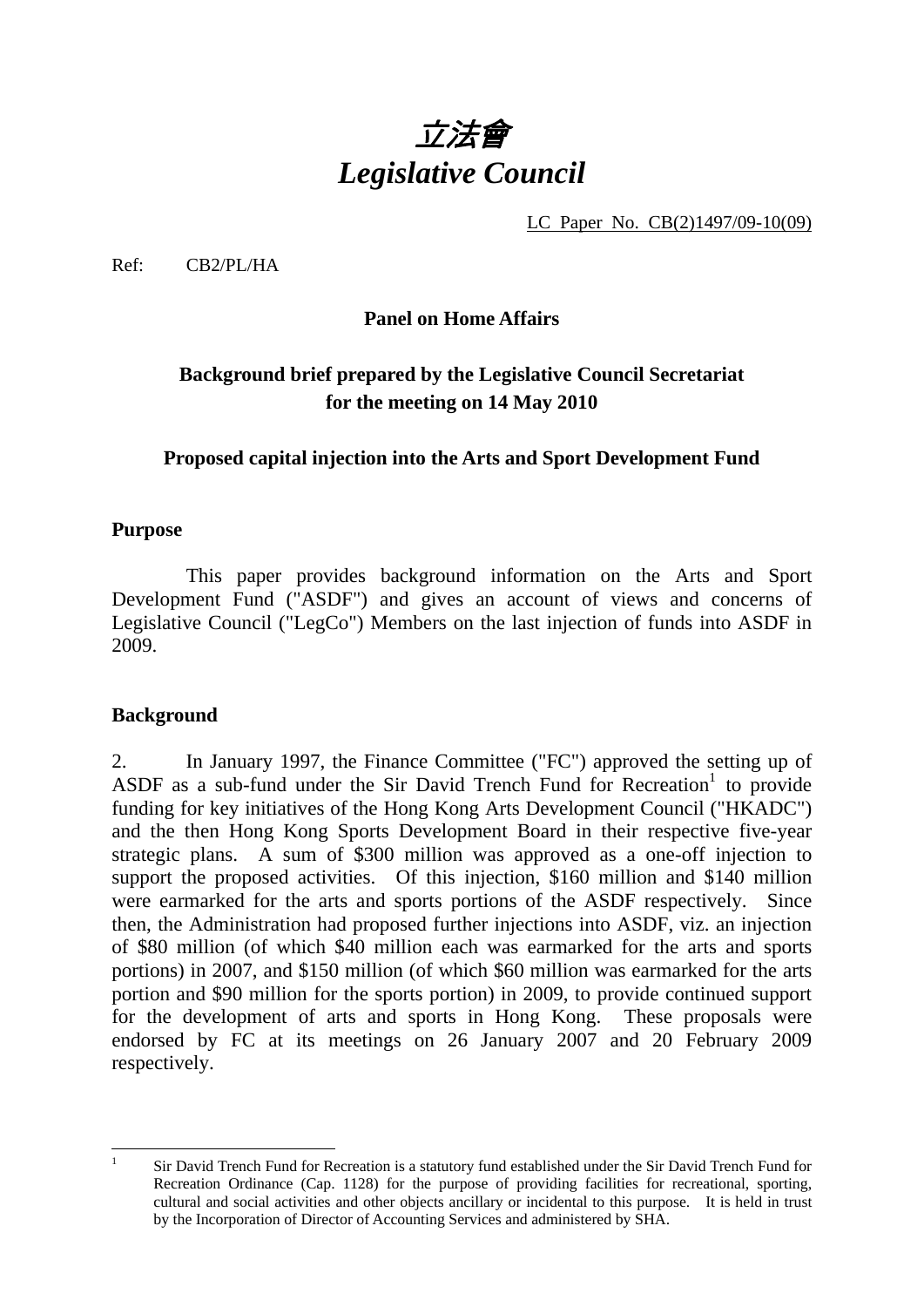### **Arts portion of the ASDF**

3. The Secretary for Home Affairs ("SHA") considers and approves applications to the arts portion of the ASDF submitted by the HKADC, including those initiated by the HKADC itself and those proposed by the arts sector and recommended by the HKADC. Established in June 1995, the HKADC is a statutory body set up under the Hong Kong Arts Development Council Ordinance (Cap. 472) to promote and develop culture and the arts in Hong Kong. HKADC has been supporting the development of local artists and arts groups mainly through its various grant schemes. Apart from the annual recurrent subvention (around \$84 million in 2008-2009) from the Government, the arts portion of the ASDF is the only other source of funding available to the HKADC to support other significant projects that contribute to the further development of the arts in the community.

4. To tie in with its re-focused mission to nurture budding artists and the small and medium-sized arts groups, HKADC has since 2007 used the new injection to support schemes and initiatives targeting at new and budding artists/arts groups, small and medium-sized arts organisations, arts education, arts promotion and community participation.

#### **Sports portion of the ASDF**

5. Like the arts portion, SHA considers and approves applications for the sports portion of ASDF, which has been used for supporting projects in the following categories -

- (a) preparation for major games;
- (b) participation in major games;
- (c) hosting of major international events; and
- (d) other "one-off" activities which are of significant importance to the development and promotion of sports in Hong Kong.

6. According to the Administration, the sports portion of ASDF is an important source of funding to reinforce support for elite athletes, in particular to enhance their medal-winning chances in major games. Since the inception of ASDF, the sports portion has been the major source of support for local top athletes to have regular international training exposure and competition experience in the lead-up to major games.

#### **Past discussions**

7. The major views and concerns raised by Members at different LegCo forums during the deliberation on the Administration's proposal for the injection of funds to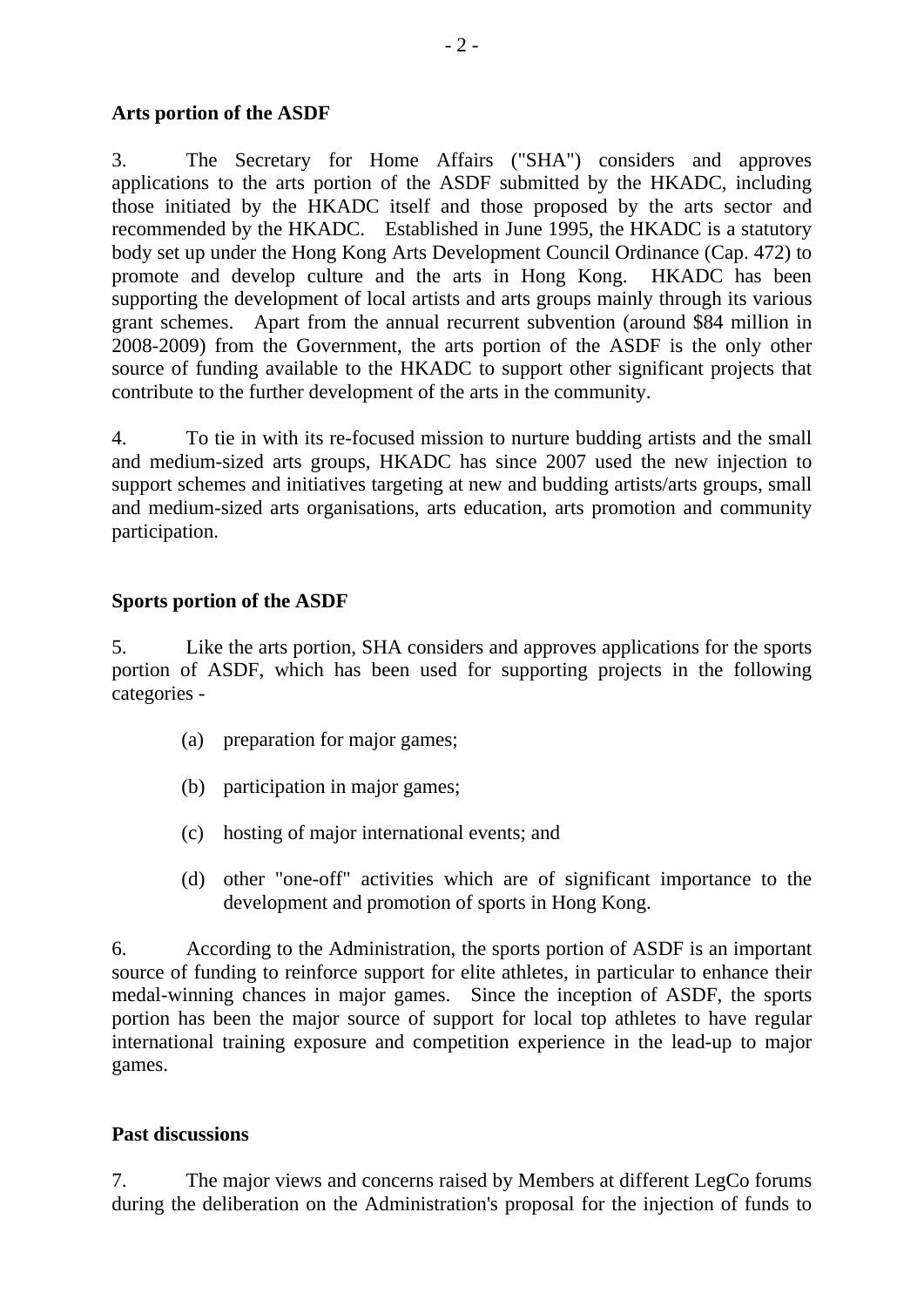ASDF in 2009, including the meetings of the Panel on 9 January 2009 and 6 February 2009 and the meeting of the Finance Committee on 20 February 2009, are summarised in the ensuing paragraphs. Discussions in relation to the 2007 fund injection are summarised in LC Paper No. CB(2)580/08-09(07) issued to members on 7 January 2009.

## Adequacy and allocation of the injected funds

8. Members in general supported the injection of funds for the promotion of arts and sports, but considered that the proposed funding of \$60 million for the arts sector and \$90 million for the sports sector were insufficient for the sustainable development of arts and sports. The Panel passed a motion at its meeting on 6 February 2009 requesting the Administration to increase the total amount of injection to ASDF to \$200 million, and allocate the Fund in a fair manner to enable greater participation by the public in arts and sports activities. Some members commented that the Administration investment on local arts development was insignificant when compared to the substantial investment on the West Kowloon Cultural District. Other members considered that the Administration should attach the same importance to arts and sports development, and ensure a balanced allocation of funds between the arts portion and the sports portion of ASDF.

9. The Administration took note of members' request for increasing the injection to the ASDF and for a more balanced distribution of funds for arts and sports development, and undertook that where appropriate, it would make further injections to ASDF in future. On the funding support for arts development, the Administration advised that the Government's expenditure on promoting arts development accounted for 1% of total public expenditure, which compared favourably with western countries such as France. It further explained that apart from one-off injections, financial support was provided to the arts group on an ongoing basis. In addition to the financial support for the arts sector provided by the Arts Development Fund which amounted to about \$86 million each year, the subvention for nine major performing arts groups amounted to about \$272 million, while the annual provision for the Hong Kong Academy for Performing Arts amounted to about \$227 million per annum.

10. As regards the sports sector, the Administration advised that the government subvention to the Hong Kong Sports Institute Limited was in the range of \$100-200 million per annum. For the development of young potential athletes, the Administration would initiate discussion with the relevant National Sports Associations on the establishment of a more extensive feeder system for the early identification of these athletes.

## Support for small and medium-sized arts groups and young artists

11. Some members urged the Administration to review its funding policy and mechanism with a view to enhancing its support for the nurturing of young budding artists and small and medium-sized arts groups. These members also called for more Government efforts in formulating policies to support street performances and display of arts exhibits in public venues for the promotion of a more vibrant arts scene.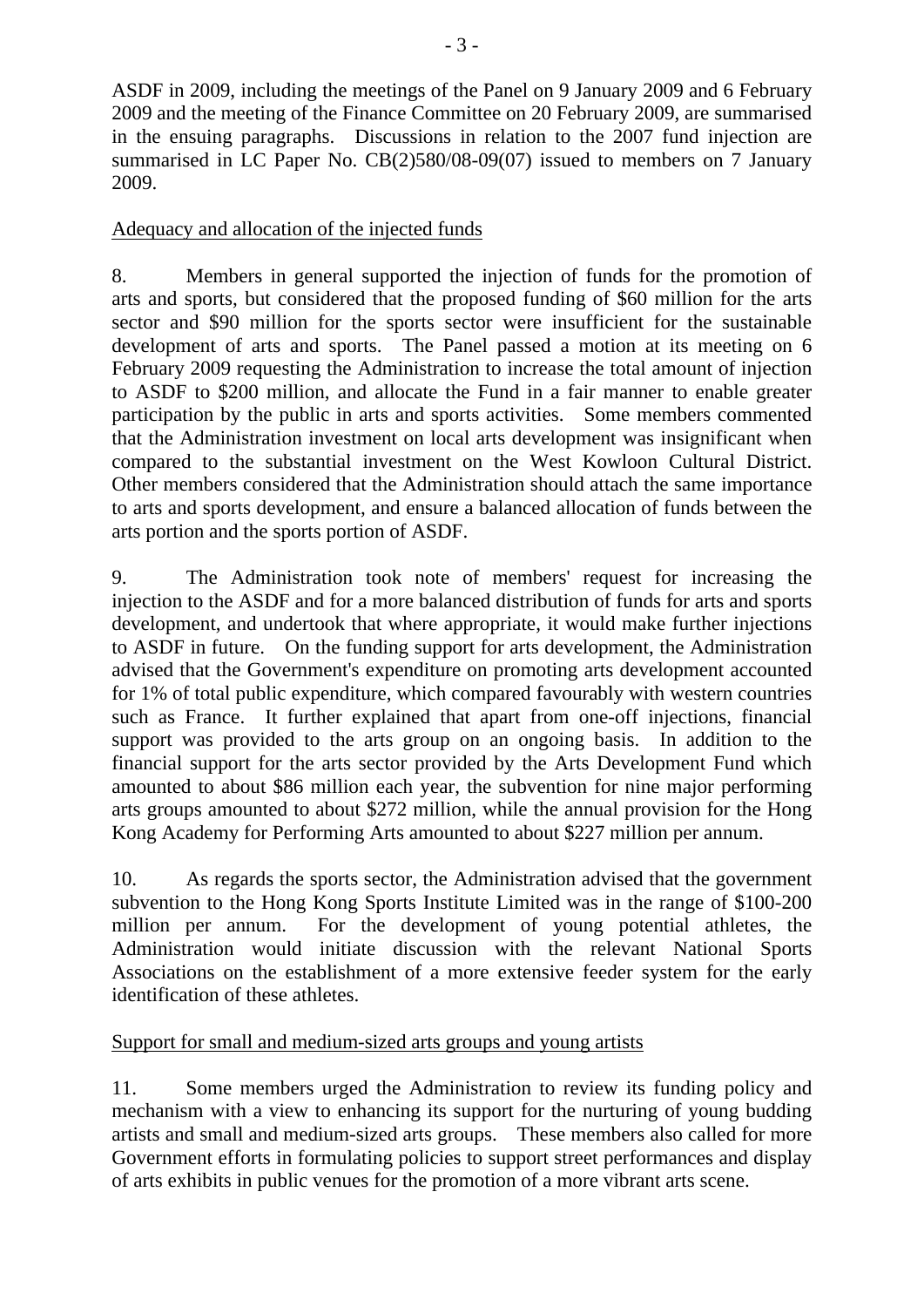12. The Administration advised that it would commission a consultancy study to develop a new funding mechanism for the major performing arts groups. The study would also make recommendations on funding for non-major groups and complementary measures to support the non-subvented groups to ensure the availability of an effective progression ladder for non-majors. The Administration further advised that it was in the course of reviewing the policy on street performance and display of arts exhibits in public venues, and would consult the District Councils and the Panel in due course.

## Support for non-main stream arts groups

13. Some members considered that the Administration should increase funding provision to ASDF for the support of non-main stream art forms such as seal-carving, literary arts and arts criticism. The Administration took note of members' views and advised that it would bid for further funding support for the arts in accordance with the established resource allocation mechanism as needs arose.

14. As to members' concern about the Government support for arts programmes involved persons with disabilities ("PWDs") (such as inclusive arts), the Administration advised that the Leisure and Cultural Services Department would continue to conduct various promotional activities for inclusive arts. These included presentation or support for performing arts programmes involving disabled artists such as the works of "Theatre of the Silence", organisation of suitable activities for participation by students of special schools, collaboration with arts groups of PWDs to organise performances, workshops or exhibitions with a view to giving PWDs further opportunities to develop their artistic potentials, and offering half-price concessionary tickets to PWDs and their minders for performing arts programmes and fee-charging exhibitions and activities of museums.

## Performing venues

15. On a member's suggestion to allow performing arts groups to use vacant school buildings/sites for staging performances, rehearsals or storage of their stage sets for the purpose of addressing the venue shortage problem, the Administration advised that the Education Bureau had an established mechanism to return vacant school sites which were no longer suitable for education use due to their sizes, locations and physical conditions to the relevant government department for disposal. The Administration would need to consider the matter carefully as the sites so returned were mostly remote and might not be suitable for use by the performing arts groups.

## Public and corporate sponsorship

16. A member urged the Administration to step up its effort to garner public and corporate support and sponsorship for the development of arts and sports. The member also called for the setting up of a "fund-matching" scheme and arts development funds for the promotion of arts, acquiring/commissioning art works or organising art activities. The Administration replied that the sustainable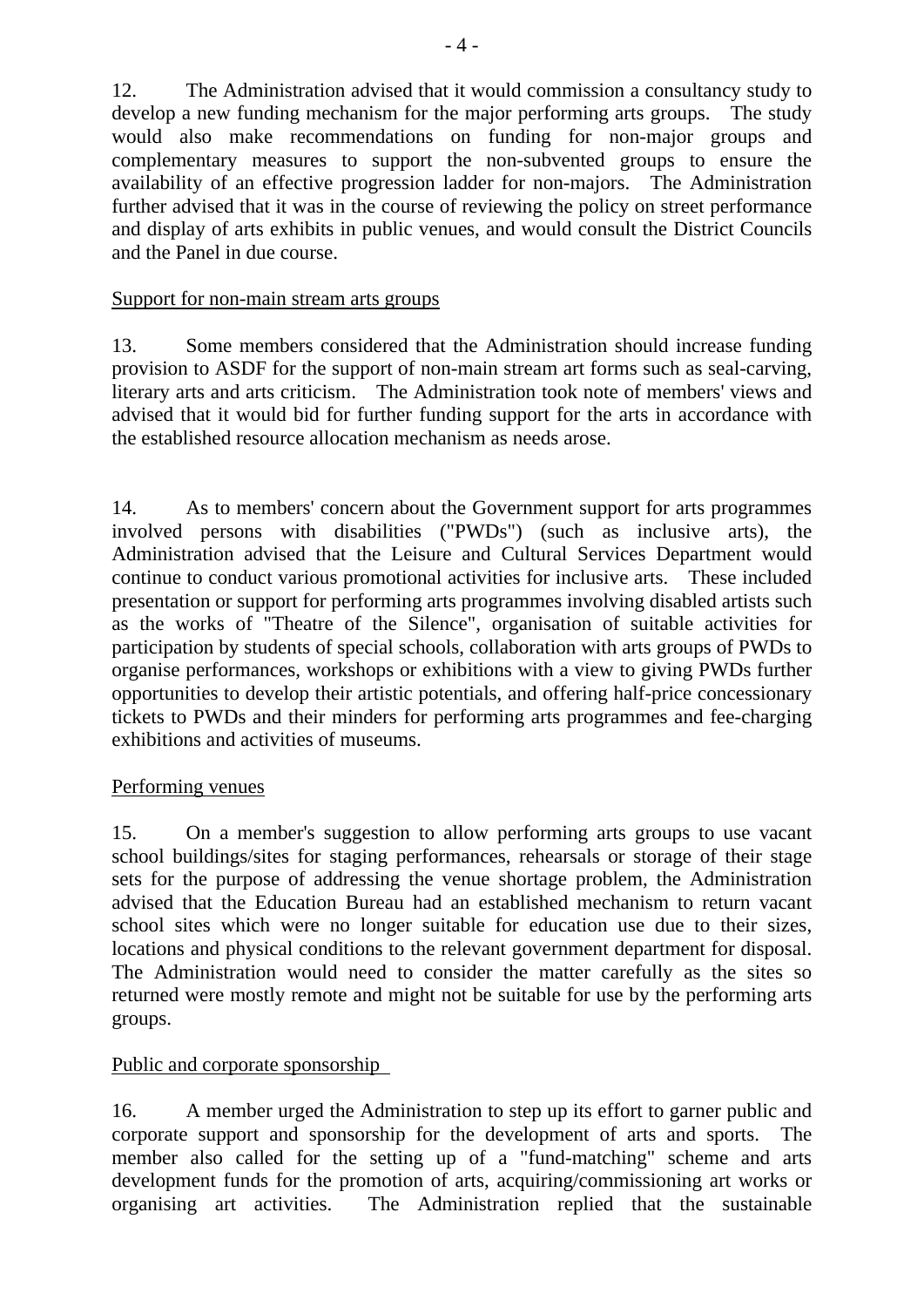development of the arts and sports in Hong Kong would depend increasingly on a close partnership between the Government and corporate bodies. The HKADC, with the support of the Home Affairs Bureau, had set up the Hong Kong Arts Community Fund to garner public and corporate support for the arts.

### Policy on arts and sports development

17. Some members considered that the Administration should as a matter of priority, formulate a long-term policy for the sustainable development of the arts and sports.

18. As advised by the Administration, Hong Kong had adopted a descriptive approach in formulating its arts and cultural policy. Such an approach, which applied also to countries such as United Kingdom, Australia and Canada, encouraged creative expression and pluralistic participation in the arts, with the Government essentially playing the role as a facilitator for arts development. The Administration would endeavour to implement the recommendations of the Policy Recommendation Report of the Culture and Heritage Commission with a view to positioning Hong Kong as an arts and culture metropolis. Regarding sports development, the Administration's long-term strategy was to promote sport in the community, to help develop elite athletes, and to make Hong Kong a venue of sports event.

#### **Latest development**

19. The Financial Secretary has proposed in the 2010-2011 Budget to inject \$3 billion into the ASDF as seed money and use the annual investment returns to subsidise the long term development of arts, culture and sports. A member raised a question on ASDF at the Council meeting on 17 March 2010. In particular, the member enquired about the persons to be responsible for managing the seed money, the mechanism to govern the investment of the seed money, and the role of the LegCo and the relevant sector in monitoring the operation of the seed money. The Administration's response is in **Appendix I**.

20. The Administration will consult members on the proposed injection of funds as described in the preceding paragraph in conjunction with the discussion on strengthening the arts and cultural software of Hong Kong at the meeting of the Panel on 14 May 2010.

## **Relevant papers**

21. A list of relevant papers with their hyperlinks at the LegCo website is in **Appendix II.**

Council Business Division 2 Legislative Council Secretariat 11 May 2010 J:\cb2\BC\TEAM2\HA\09-10\100514\softcopy\ha0514cb2-1497-9-e.doc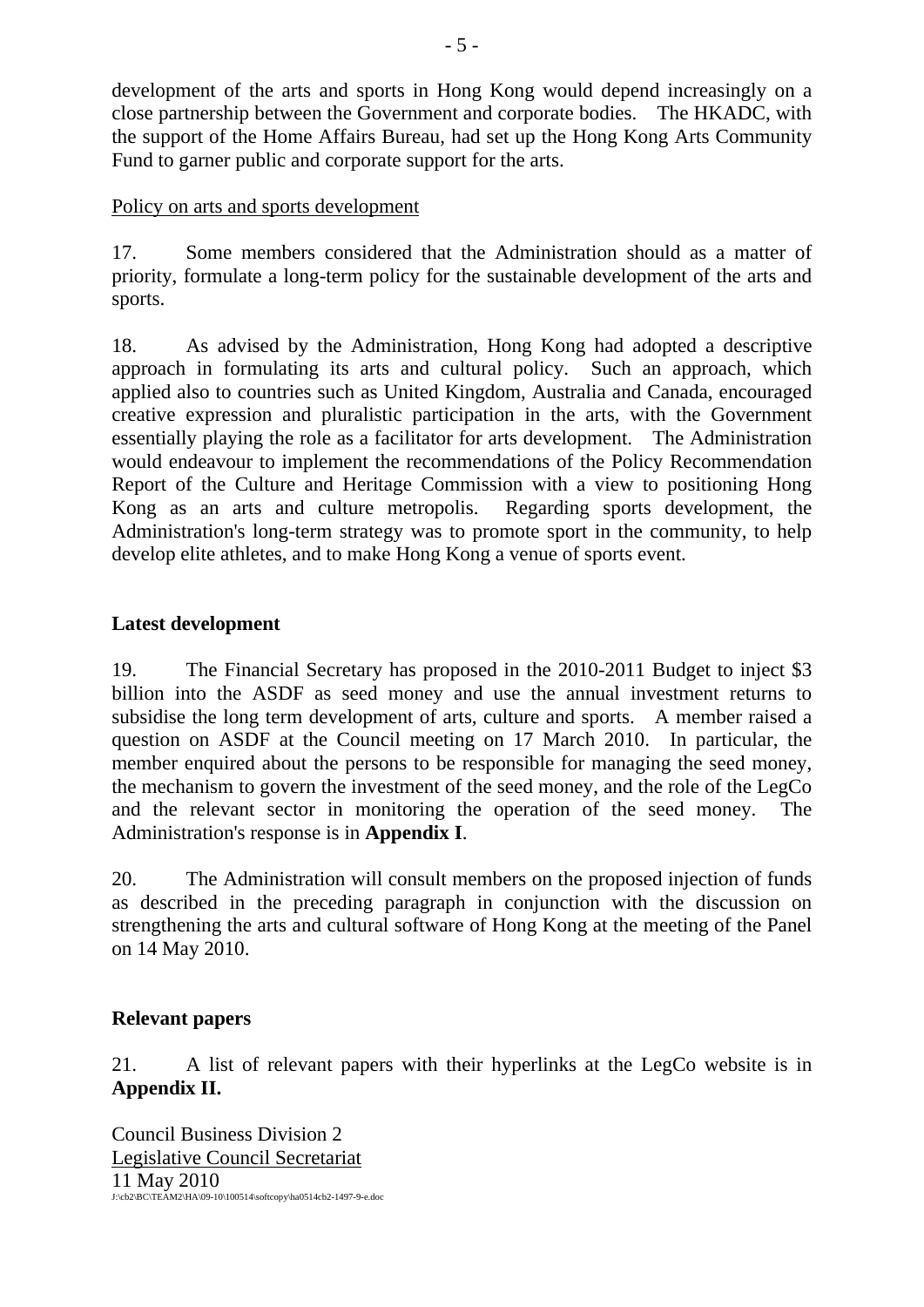#### LCQ7: Arts and Sport Development Fund

\*\*\*\*\*\*\*\*\*\*\*\*\*\*\*\*\*\*\*\*\*\*\*\*\*\*\*\*\*\*\*\*\*\*\*\*\*

 Following is a question by the Hon Timothy Fok and a written reply by the Secretary for Home Affairs, Mr Tsang Tak-sing, in the Legislative Council today (March 17):

#### Question:

 The Financial Secretary has proposed in the 2010-2011 Budget to inject \$3 billion into the Arts and Sport Development Fund as seed money and use the annual investment return of the Fund to subsidise the long-term development of sports, culture and arts. In this connection, will the Government inform this Council:

- (a) of the persons to be responsible for managing the aforesaid seed money;
- (b) how the items of investment of the seed money will be decided; and
- (c) whether the Legislative Council and the relevant sectors will participate in monitoring the operation of the seed money; if they will, of the mode of monitoring to be adopted as well as the scope of powers and responsibilities; if not, the reasons for that?

Reply:

President,

(a) The Arts and Sport Development Fund (ASDF) is a sub-fund under the Sir David Trench Fund for Recreation (set up under the Sir David Trench Fund for Recreation Ordinance (Cap. 1128) (the Ordinance)). The Secretary for Home Affairs has been delegated by the Chief Executive to manage the use of the Fund. The Director of Accounting Services, as the statutory trustee of the Fund, is responsible for managing the investment and accounting work. As required by the Ordinance, the Government has set up the Sir David Trench Fund for Recreation Investment Advisory Committee (the Committee) which comprises non-official members. The Committee sets the investment strategies for the Fund and its various sub-funds and advises on matters in relation to investment.

(b) The investment guideline of the Fund is based on a prudent and conservative principle. The current investments of the ASDF include fixed deposits and bonds. The proposed injection of \$3 billion by the Government will be used as seed money. Through the annual investment return, the seed money will provide the ASDF with additional and sustainable resources to subsidise the long-term development of sports, culture and arts. Based on the forecast of the annual funding requirements after the injection prepared by the Home Affairs Bureau, the Director of Accounting Services will work out the required target rate of return and consult the Committee on the investment strategies and portfolio.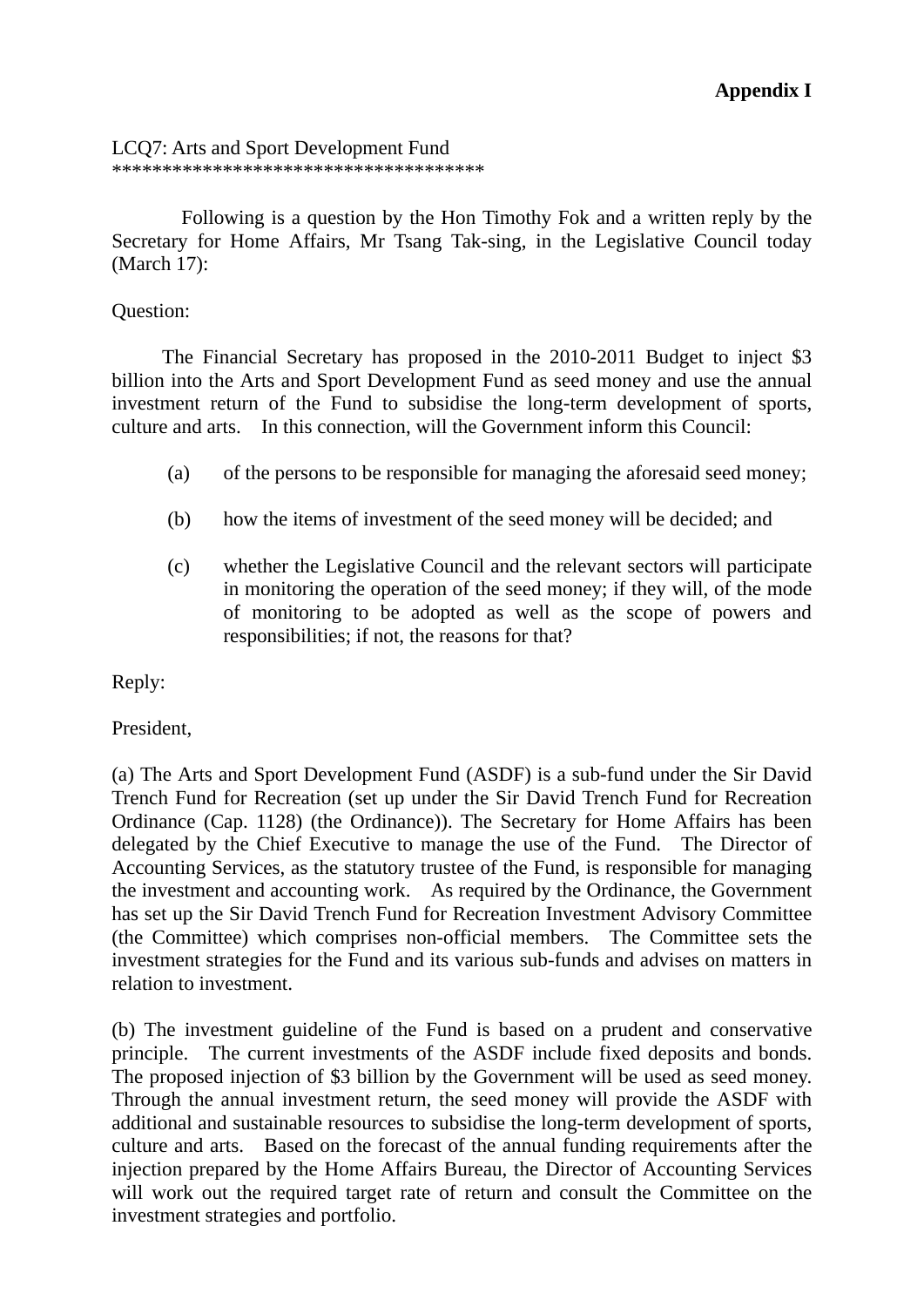(c) As mentioned in (a) above, the Committee has the participation of non-official members. Besides, under Section 9 of the Ordinance, the Director of Accounting Services is required to submit a statement of accounts of the Fund together with the auditor's report to the Legislative Council each year.

Ends/Wednesday, March 17, 2010 Issued at HKT 14:55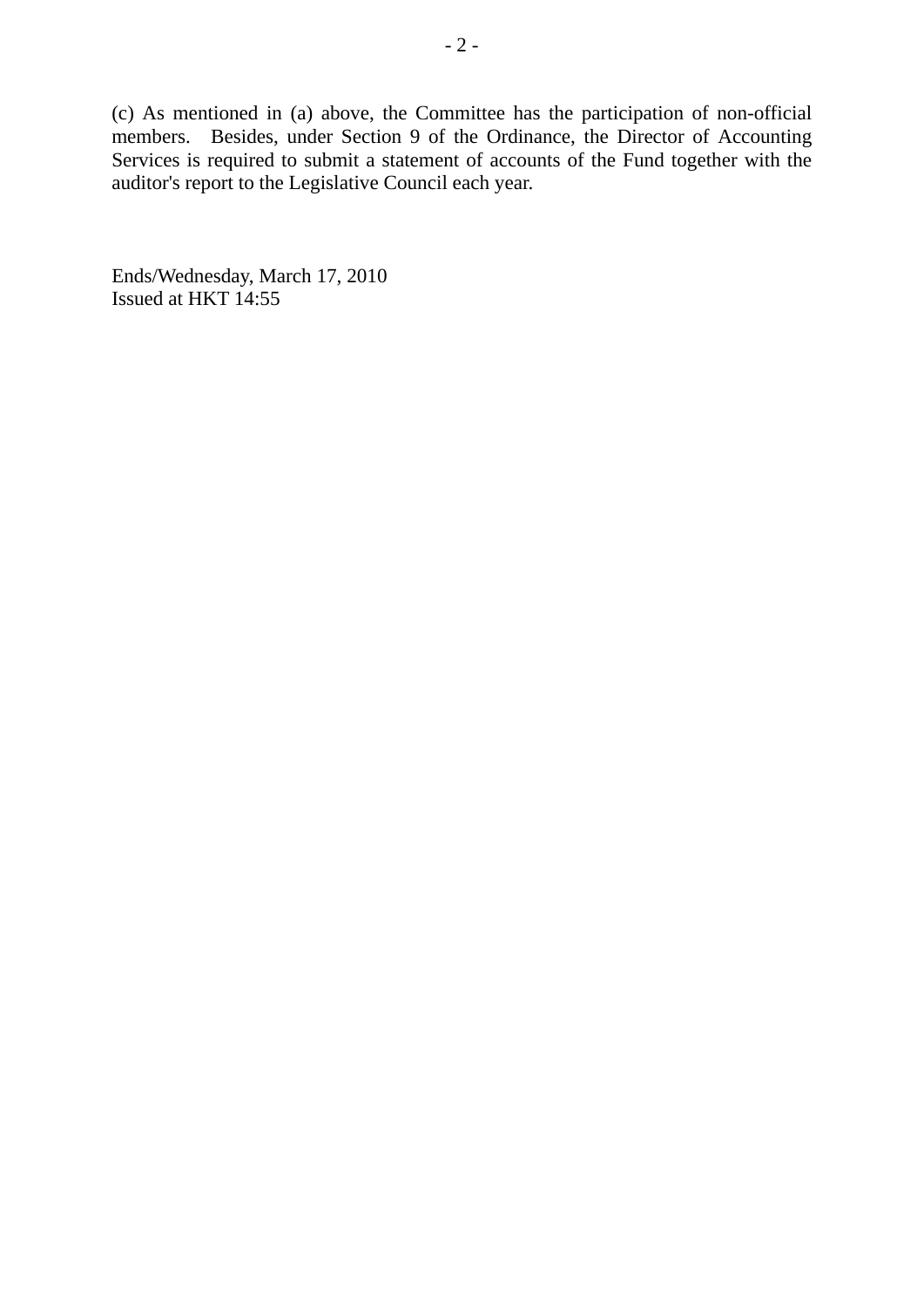# **Appendix II**

# **Panel on Home Affairs**

# **Relevant documents on Proposed injection of funds into the Arts and Sport Development Fund**

| <b>Committee</b>                   | Date of<br><b>Meeting</b> | <b>Minutes/Paper/</b><br><b>Council question</b>                                                                               | LC Paper No./<br>website                                                                                                    |
|------------------------------------|---------------------------|--------------------------------------------------------------------------------------------------------------------------------|-----------------------------------------------------------------------------------------------------------------------------|
| Panel on<br>Home<br><b>Affairs</b> | 9.1.2009                  | Administration's paper on Proposed<br>injection of funds into the Arts and<br><b>Sport Development Fund</b>                    | $CB(2)580/08-09(06)$<br>http://www.legco.gov.<br>hk/yr08-09/english/pan<br>els/ha/papers/ha0109cb<br>$2 - 580 - 6 - e$ .pdf |
|                                    |                           | brief<br><b>Background</b><br>Proposed<br>on<br>injection of funds into the Arts and<br><b>Sport Development Fund</b>          | $CB(2)580/08-09(07)$<br>http://www.legco.gov.<br>hk/yr08-09/english/pan<br>els/ha/papers/ha0109cb<br>2-580-7-e.pdf          |
|                                    |                           | Minutes of meeting                                                                                                             | CB(2)1088/08-09<br>http://www.legco.gov.<br>hk/yr08-09/english/pan<br>els/ha/minutes/ha2009<br>0109.pdf                     |
|                                    | 6.2.2009                  | Minutes of meeting                                                                                                             | CB(2)1605/08-09<br>http://www.legco.gov.h<br>$k/yr08-09/english/pane$<br>ls/ha/minutes/ha20090<br>206.pdf                   |
|                                    |                           | Administration's<br>response<br>to<br>questions on the Arts and Sport   http://www.legco.gov.h<br>Development Fund             | $CB(2)743/08-09(01)$<br>$k/yr08-09/english/pane$<br>ls/ha/papers/ha0206cb<br>2-743-1-e.pdf                                  |
|                                    | 13.2.2009                 | Administration's<br>response<br>on<br>funding support for the arts groups<br>and manpower training for culture<br>and the arts | $CB(2)798/08-09(01)$<br>http://www.legco.gov.<br>hk/yr07-08/english/pan<br>els/ha/papers/ha0630cb<br>$2 - 798 - 1 - e$ .pdf |